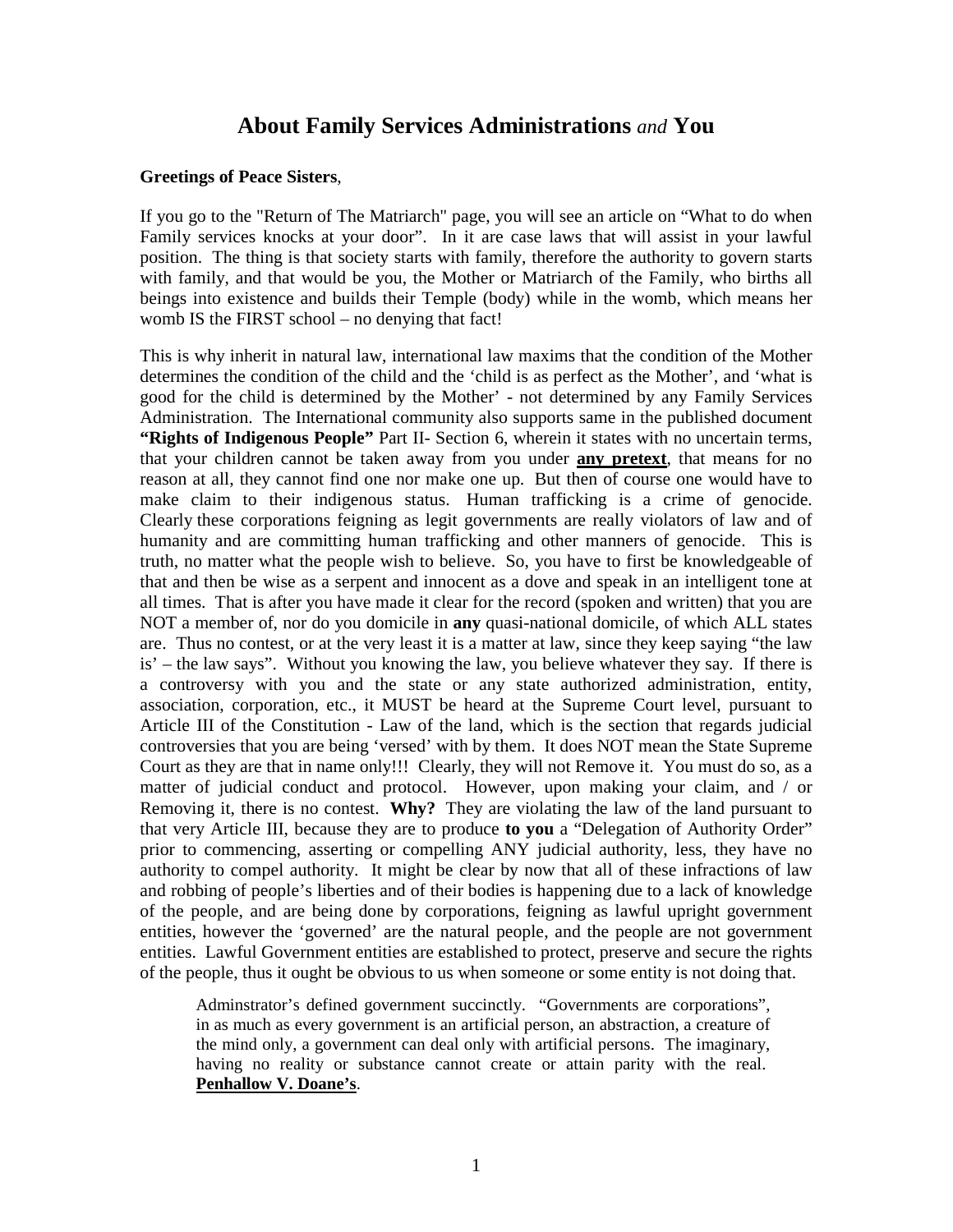#### State Governments are but Trustees with a derived Authority **4 Wheat 402**

So, we MUST take our share of the 'blame' for this and then restore it, redeem it. Try not to dance in their meeting rooms they call courts because they are not courts. However, you see now why they operate from a position that you are chattel property, or a ward of their state wardship status, property of the State, thus are wards of the court (ESPECIALLY once you contract or give license to an attorney) as that means you are unable to speak for self, you are assumed as a corporate person with a 'minor' mind. If you were in your proper person (in Propria persona) you would be able to speak for yourself. Otherwise attorneys speak for you and unfortunately they present you in court under "**Leave"** to the court.

#### **IN PROPRIA PERSONA.**

In one's own proper person. It is a rule in pleading that pleas to the jurisdiction of the court must be plead in propia persona, because **if pleaded by attorney** they admit the jurisdiction, as an attorney is an officer of the court, and he is presumed to plead after having obtained 'leave', which admits the jurisdiction. **Lawes, P1. 91**. In some jurisdictions, however, this rule is no longer recognized. **1 C.J. 255.**

Really that all breaks down to being able to honor your mothers and Fathers by name and principles, thus showing you have reached identity achievement. Lack of that evidence, they practice human trafficking upon the people as if they are cargo, property. All from lack of knowledge and lack of assertion and exercise of rights bestowed at birth. It is beyond clear that the people just don't know and suffer due to lack of knowledge and that is it - that is all. Thus studying is the key as well, or digging deep in your DNA and bringing it forth in common sense as common law is based on common sense and is international law. To be with common sense is to be with conscience. (con = with *and* science = sense). First there was the word....... If you are a national, then you are dealt with under inter**nation**al law, well there it is. A quasi—national court and a municipal court cannot adjudicate on international law or matters. So stand on what you know is right. Do not expect righteousness at any degree, nor honesty from them, as they are no where near that. All that matters to you is that they are not lawful and that you must be lawful, you must hold them to the law, as the law of the land was established to keep the natural people, particularly the aboriginal and indigenous people, who are the Nationals, from being molested by **"other'** citizens. WE HAVE GOT TO OVERSTAND THAT AND THEN ALWAYS ACT ACCORDINGLY. Do not leave them to have any discretion with you and your children, as they want their bodies for inventory in their state numbers, which is a quasi-national domicile and NOT a national domicile. They also want them for all sorts of other reasons. You are of a National Domicile right?; then you are NOT a member / citizen of a quasi-national state. Thus you domicile in your ancestral estate / national domicile - North America and are an **aboriginal** and **indigenous** descendant, tied to the land by birthright and primogeniture. You are NOT a member of any quasi national state. As well, and very, very, very important, state governments are but Trustees with a derived authority. That derived authority is the organic American National Constitution of 1790 and as mentioned prior, any government is a corporation and corporations have no parity with the real.

> **American:** *n.* an Aboriginal or one of the various copper-colored natives found on the American Continent by the Europeans; the original application of the name. *Websters 1828 American Dictionary of the English language and 1936 Websters unabriged 20th century dictionary.*